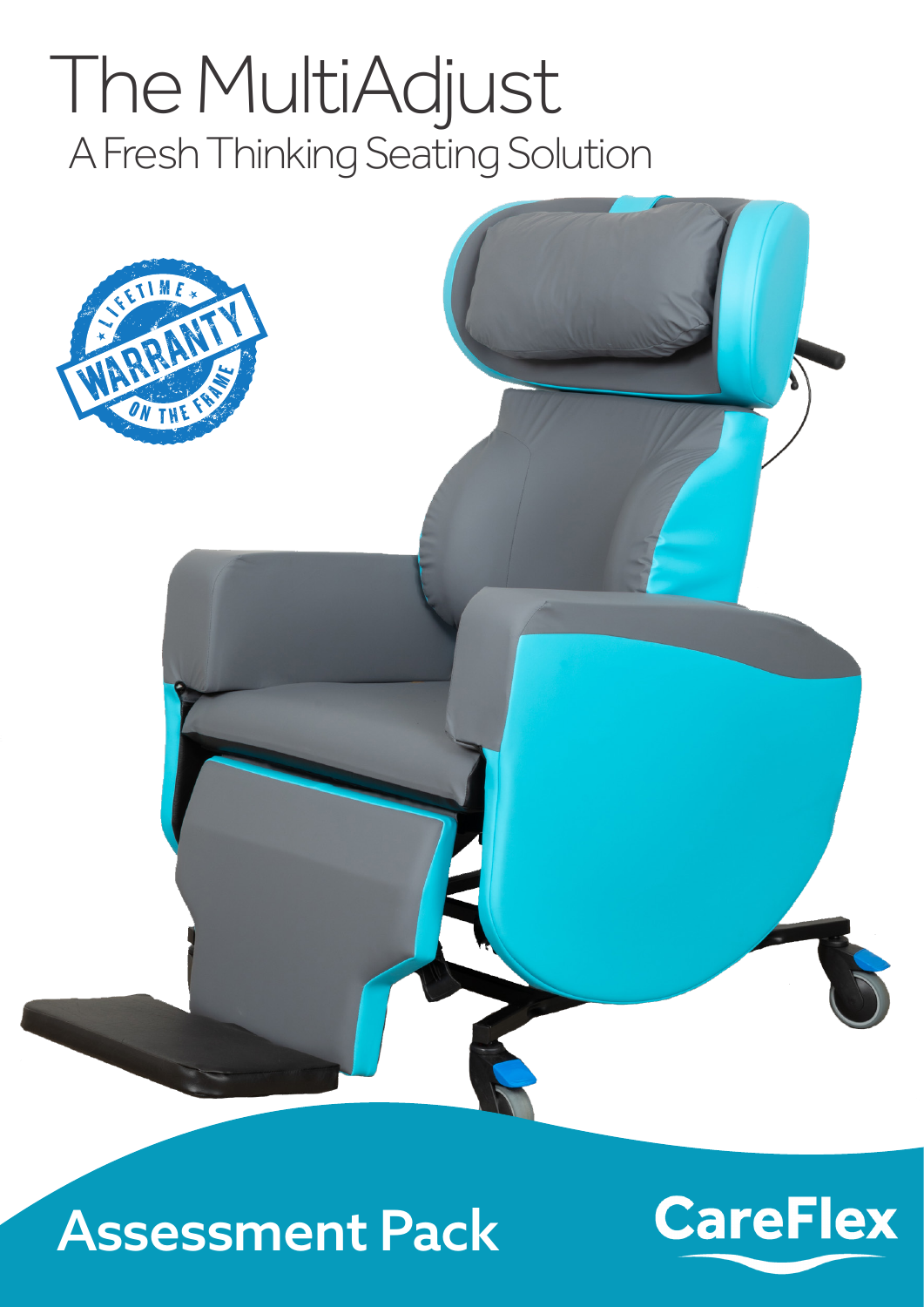## Standard Features At A Glance

The new MultiAdjust is a cost effective, tool-free, highly adjustable seating system that provides postural support and pressure care without compromising the users comfort. The chair benefits from Tilt-in-Space, Back Angle Recline and lower limb support, offered with adjustment control options (manual or motorised). The MultiAdjust is an ideal choice for multiple user environments, and for those who are semi-ambulant and non-ambulant. Its modular design, with interchangeable accessories, makes it a perfect fit for Community Loan Stores. It is suitable for a wide range of seating needs in most Care Environments. It provides high levels of comfort and the robust construction quality that you would associate with CareFlex. For peace of mind the MultiAdjust comes with a Lifetime Frame Warranty.

#### CLIENT GROUPS

- Semi-ambulant and non-ambulant
- Frail and elderly
- Neurological conditions (e.g. Multiple Sclerosis, Muscular Dystrophy, Motor Neurone Disease)
- Cardiovascular conditions
- Orthopaedic conditions



#### ENVIRONMENTS

- Nursing and residential homes
- Hospital wards
- Hospices and respite care
- Domestic and home care



Hoist and Transfer Aid Compatible



Easy to Clean and Dismantle



- Tilt-in-Space
- Back Angle Recline
- Elevating Leg Rest
- Flip Up & Angle Adjustable Footplate
- Integral Seat Depth Adjustment
- Integral Seat Width Adjustment
- Integral Arm Height Adjustment
- Removable Arms
- Pressure Redistributing Reflexion Foam Seat Cushion
- Reflexion Foam Flat Back
- 4 Braked Castors
- Ash Grey Upholstery with Black Vapour Permeable Material to Contact Areas

#### ADJUSTMENT CONTROL OPTIONS

- Manual
- Pro-Control (legrest and Tilt-in-Space functions only)
- Fully Motorised



Easy and Clear Width Adjustments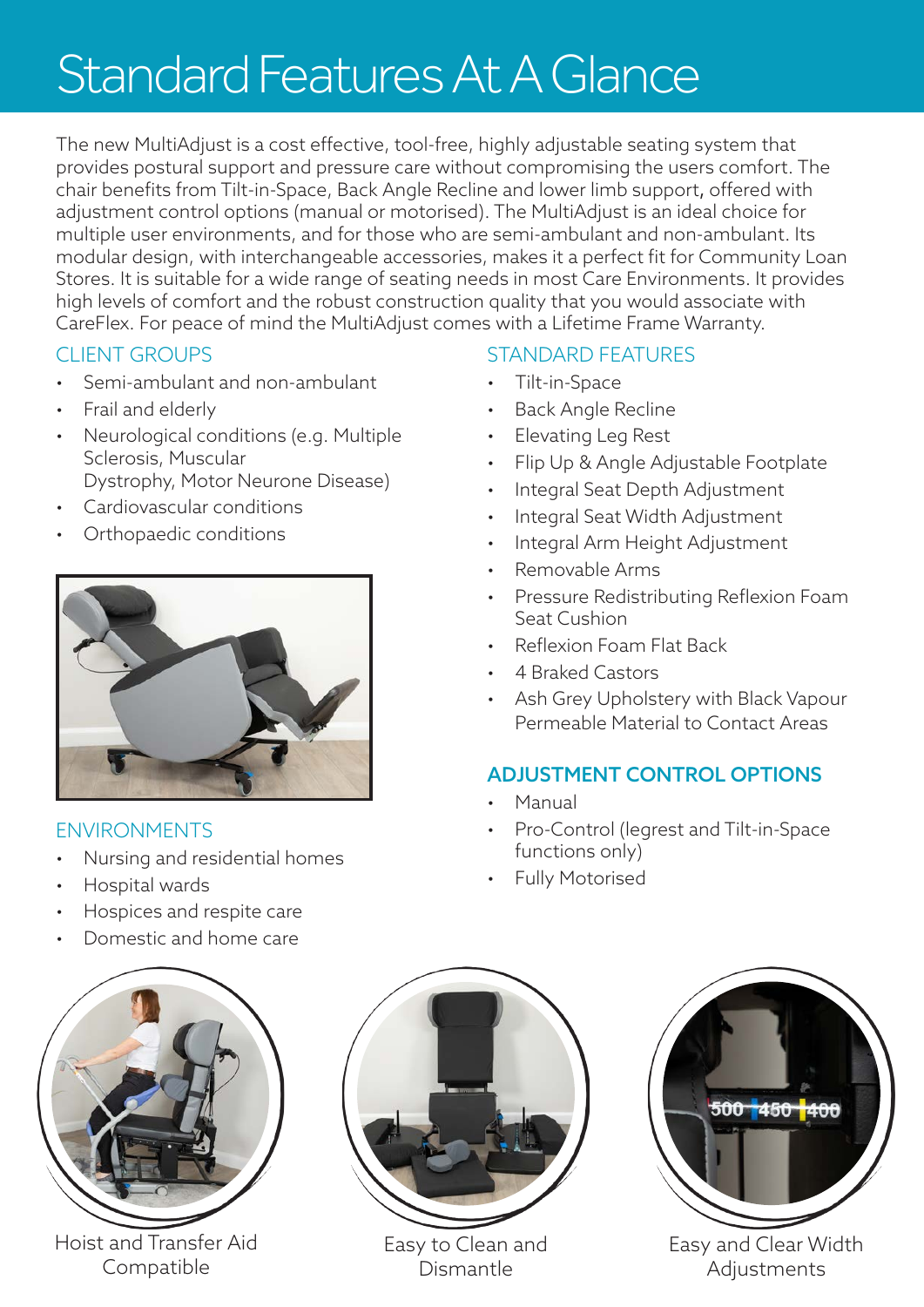### Technical Data



| <b>Adjustments</b>               |                                                                  |  |
|----------------------------------|------------------------------------------------------------------|--|
| H: Seat width (inner)            | 400 mm (16") to 550 mm (21")                                     |  |
|                                  | (150 mm range - 2 cushion sizes)                                 |  |
| J: Max width (outer)             | 790 mm (31")                                                     |  |
| K: Seat to Footplate<br>height   | 350 mm (14") to 500 mm (20")<br>(150 mm range)                   |  |
| L: Arm height                    | 200 mm (8") to 250 mm (10")<br>(50 mm range)                     |  |
| M: seat depth                    | 380 mm (15") to 550 mm (21")<br>(170 mm range)                   |  |
| P: Narrow Lateral Width          | 230 mm (9") to 360 mm (14")<br>$(130$ mm range)                  |  |
| P: Regular Lateral Width         | 315 mm (12") to 435 mm (17")<br>$(120 \text{ mm range})$         |  |
| P: Wide Lateral Width            | 445 mm (18") to 520 mm (20")<br>$(130$ mm range)                 |  |
| Q: Lateral Height                | 320 mm (12") to 520 mm (20")<br>(200 mm range)                   |  |
| W: Back angle recline<br>(B.A.R) | 95° to 135° (40° range)<br>(Manual & Motorised)                  |  |
| X: Tilt in space (T.I.S)         | Factory Setting: 0° to 35° (35° range)<br>(Manual & Motorised)   |  |
|                                  | Optional Setting: -5° to 30° (35° range)<br>(Manual & Motorised) |  |
| Y: Knee angle                    | Factory Setting: 65° to 135° (70° range)<br>(Manual & Motorised) |  |
|                                  | Optional Setting: 80° to 150°<br>(70° range - Manual)            |  |
|                                  | Optional Setting: 80° to 157°<br>(77° range - Motorised)         |  |
| Z: Ankle angle                   | 4 positions - 75° / 90° / 105° / 120°                            |  |

| <b>Basic Dimensions</b>              |                                   |  |  |
|--------------------------------------|-----------------------------------|--|--|
| A: Overall<br><b>Height</b>          | 1350 mm (53")                     |  |  |
| <b>B: Back Height</b>                | 830 mm (32″)                      |  |  |
| C: Seat Height                       | 540 mm (21")                      |  |  |
| <b>D: Castor Frame</b><br>Width      | 675 mm (26")                      |  |  |
| <b>E: Overall</b><br>Length          | 1285 mm (50")                     |  |  |
| F: Push Bar<br><b>Height</b>         | 1125 mm (44")                     |  |  |
| <b>G: Clearance</b><br><b>Height</b> | 145 mm (6")                       |  |  |
| <b>Maximum User</b><br>Weight        | 160kg                             |  |  |
| <b>Chair Weight</b>                  | 70kg (Manual)<br>73kg (Motorised) |  |  |

(All measurements ±10mm / 5°)

### Additional Extras

- Contoured or Waterfall Back
- Motorised Control Options
- Watercell Technology Cushion
- Pommel
- Lateral Supports
- Soft or Profiled Headrest
- Choice of Belts & Harnesses
- Tray
- Footplate Pad
- Change in Upholstery Colour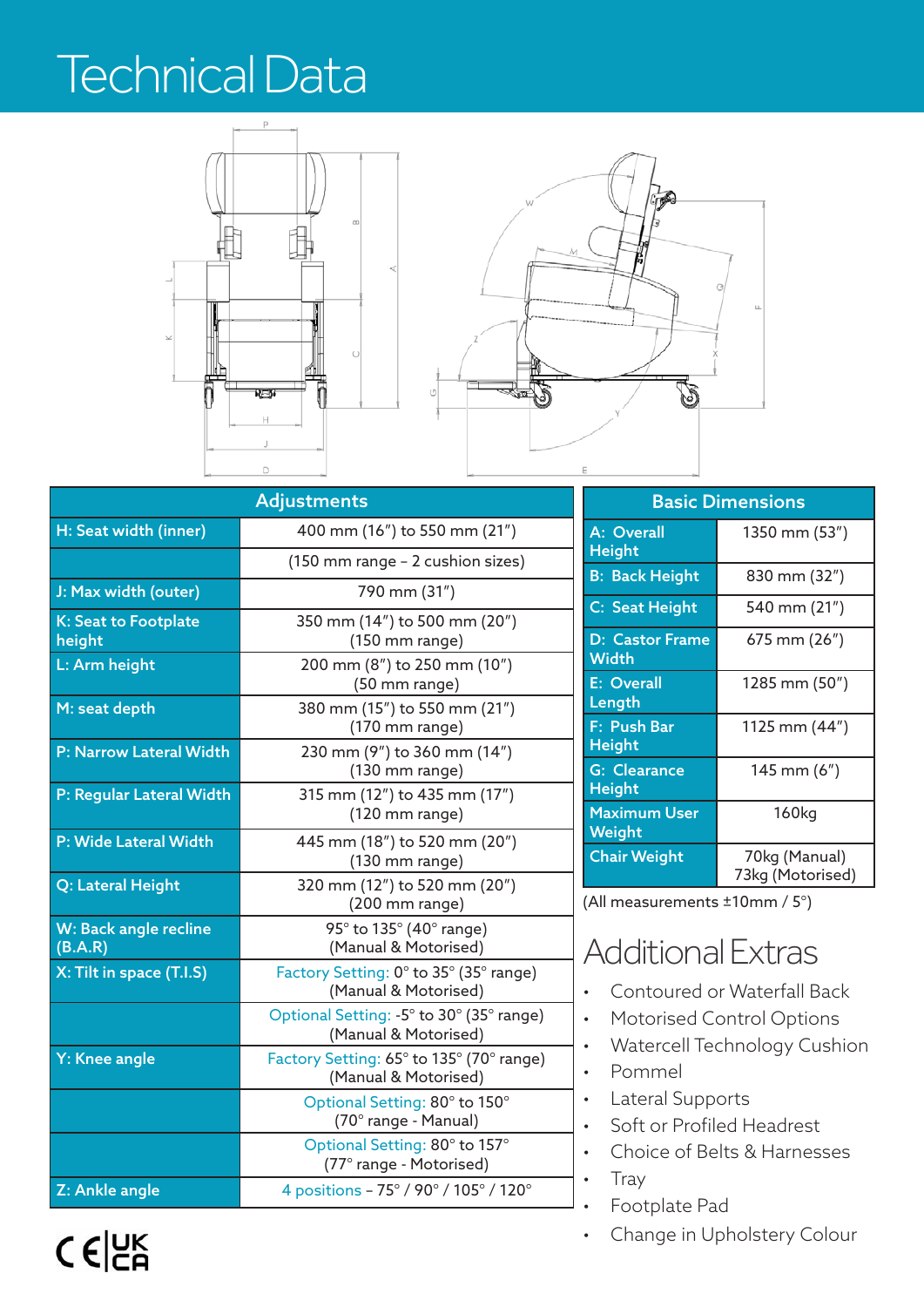### Taking Measurements



Every chair must be set-up to fit its user, ensuring maximum contact with the chair, distributing their weight evenly, and supporting them sufficiently.

Ensure best achievable sitting position before measuring.

A) Seat height - back of knee to footplate/floor

B) Seat depth - back of pelvis to back of knee minus approximately the width of two fingers

C) Seat width - hip width

D) Arm rest height - seat to elbow

Back angle - hip range of movement

Leg rest angle - knee range of movement/hamstring muscles length

These are guidelines only as will be affected by the client's size and shape, and the functions and accessories prescribed.

| <b>MEASUREMENT</b>           | <b>ADJUSTMENT RANGE</b> | <b>MEASUREMENT TAKEN</b> |
|------------------------------|-------------------------|--------------------------|
| Seat Depth                   | 380mm - 550mm           |                          |
| Seat Width <sup>1</sup>      | 400mm - 550mm           |                          |
| Seat to Footplate<br>Height  | 350mm - 500mm           |                          |
| Arm Rest Height <sup>2</sup> | 200mm - 250mm           |                          |

1 Arm rests can be set at different seat widths from front to back and left to right, which may be indicated for users with fixed lower limb postures such as windsweeping, or those with increased body mass in the gluteal and hip areas.

2 Arm rest height can be set differently from front to back resulting in angled arm rests, which may be indicated for users with specific upper limb positioning requirements.

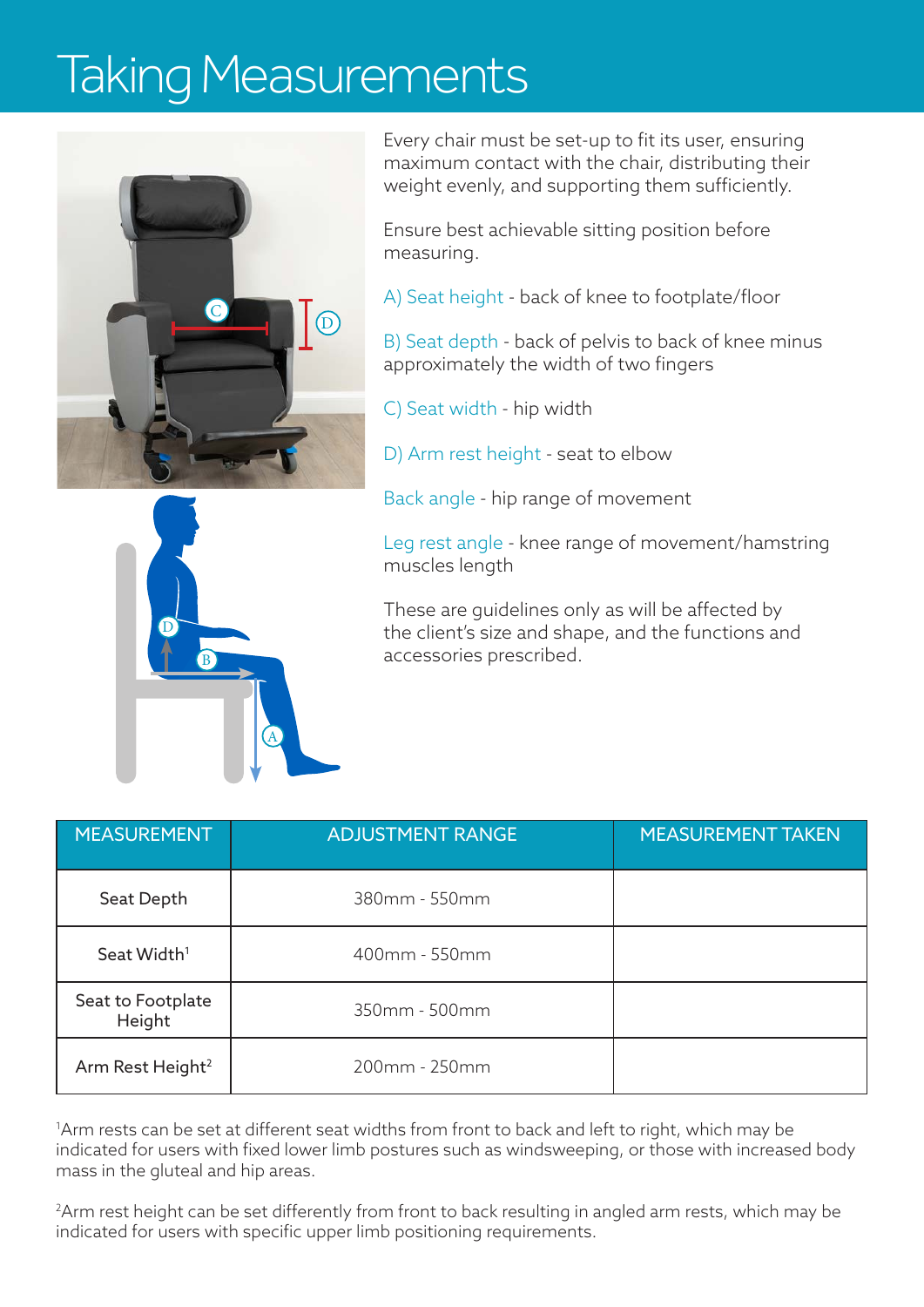### Pressure Care

Posture and pressure are inextricably linked; body posture and positioning have a direct influence on the pressure going through specific body sites $^1$ .

Prevention of pressure ulcers can not only improve an individual's outcomes and quality of life, but it can also reduce the costs to health and social care services benefitting the wider community. Specialist seating systems aim to reduce the risk of pressure injuries by distributing the user's body weight evenly throughout the chair over the maximum surface area with posture supported as aligned and symmetrical as possible.

Professional guidance from a Tissue Viability Nurse or District Nurse may be indicated.

The MultiAdjust offers two cushion type options, depending on the user's level of risk. The MultiAdjust also features vapour permeable fabric as standard to all contact areas - seat, back, leg rest and arm rest.

The Tilt-in-Space function can be utilised to redistribute pressure by changing the tilt angle of the chair on a regular basis, and can be used in combination with Back Angle Recline. It is important to ensure a thorough assessment of risks, including any swallowing difficulties, before prescribing these functions as they are not safe or appropriate for every user.

1. Sprigle S, Sonenblum S (2011) Assessing evidence supporting redistribution of pressure for pressure ulcer prevention*: A review Journal of Rehabilitation Research and Development* **48**(3):203-214

| <b>CUSHION TYPE</b>                                                   | <b>DESCRIPTION</b>                                                                                                                                                                                                                                                                                                                                                                                                                                                                                                                                                                                                           | <b>IMAGE</b> | <b>SELECT</b>                                                                        |
|-----------------------------------------------------------------------|------------------------------------------------------------------------------------------------------------------------------------------------------------------------------------------------------------------------------------------------------------------------------------------------------------------------------------------------------------------------------------------------------------------------------------------------------------------------------------------------------------------------------------------------------------------------------------------------------------------------------|--------------|--------------------------------------------------------------------------------------|
| <b>Pressure Redistributing</b><br><b>Reflexion Foam</b><br>(standard) | Reflexion reacts to body heat<br>and uniquely moulds itself<br>around the contours of the user.<br>Interface pressure is reduced<br>on critical parts of the body<br>subjected to compression. The<br>body weight is then spread more<br>evenly across the whole surface<br>area of Reflexion. This has been<br>proven to promote improved<br>circulation and lessens the<br>development of pressure ulcers.                                                                                                                                                                                                                 |              | <b>Standard Size</b><br>Large (support chair<br>at max seat width)<br>Optional Extra |
| <b>CareFlex Watercell</b><br>Technology<br>(optional extra)           | Our WaterCell Technology<br>provides a reliable and dynamic<br>pressure care solution for<br>people at medium to high risk<br>of pressure injury. The water<br>cells work by allowing the seat<br>cushion to contour naturally<br>and effectively around the<br>user's body. The layer of Visco-<br>Elastic Memory Foam moulds<br>to the shape of the buttocks<br>and thighs, distributing weight<br>over a larger surface area and<br>minimising pressure build-up<br>under bony areas. It enables the<br>individual to achieve a stable<br>and functional posture without<br>compromising on pressure care<br>and comfort. |              | Standard Size<br>Large (support chair<br>at max seat width)<br>Optional Extra        |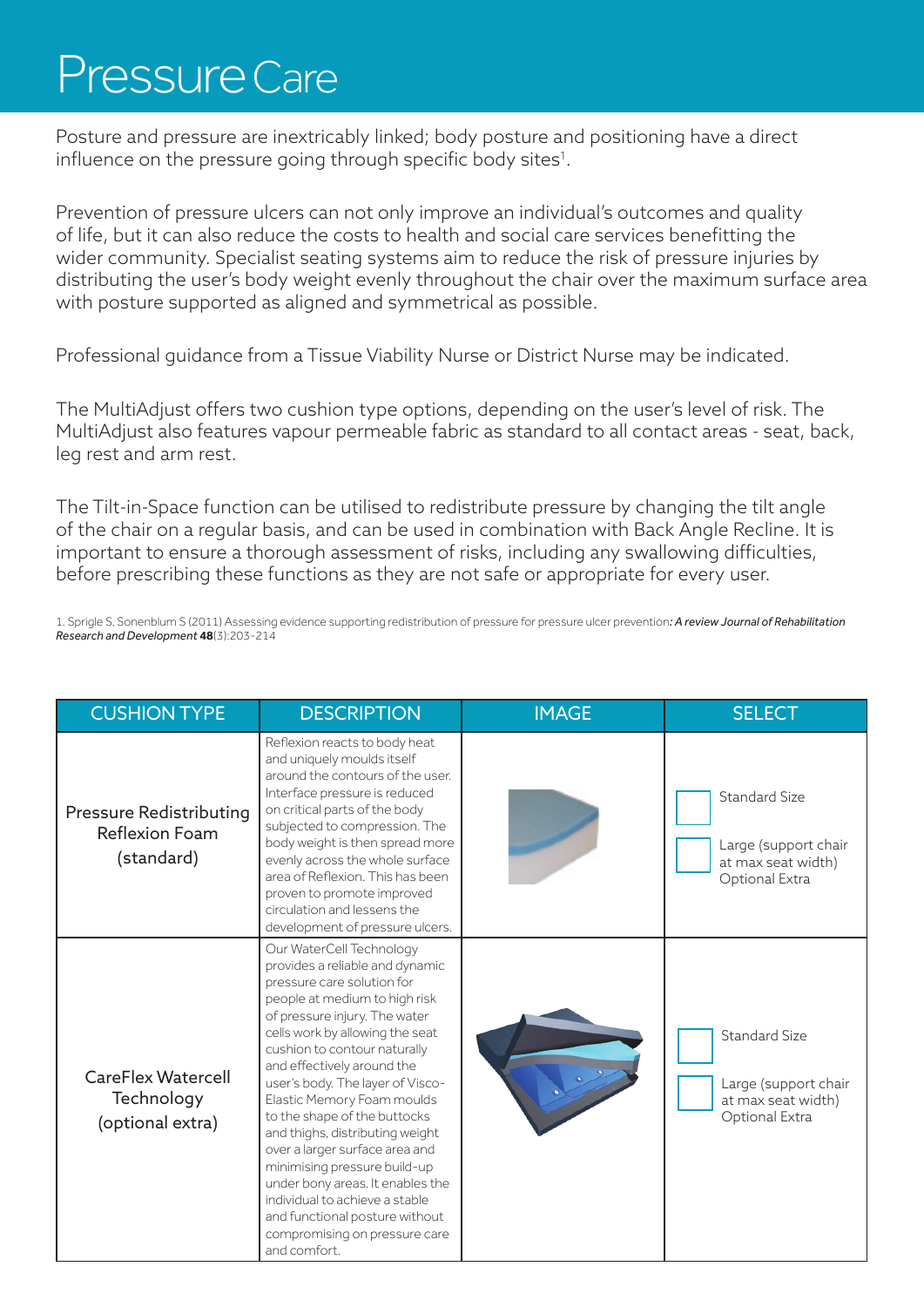## Postural Support

When an individual's ability to achieve good posture is affected, either through illness, injury or disability, it can have a significant impact on their health and wellbeing. Specialist seating aims to allow individuals, who might otherwise have difficulty, to achieve their optimum sitting posture to sit out comfortably, interact with their environment, participate in activities of daily living and enhance physiological function.

The MultiAdjust offers a range of functions and accessories to promote good postural support at all body segments, especially pelvic stability, trunk alignment and foot support.

#### Back Angle Recline (BAR)

- Seat to back angle adjusts to open up the hip angle.
- Assists with comfort.
- Accommodates reduced hip flexion range of movement.
- Helps alleviate pain associated with hip joint problems.
- Reduces abdominal pressure.
- Can relieve hamstring muscles tension if the leg rest is elevated.

#### Tilt-in-Space (TiS)

- Seat to back angle remains the same whole system tilts posteriorly.
- Promotes pelvic stability
- Encourages pressure redistribution.
- Manages energy levels.
- Assists with hoisting and positioning.

#### TiS and BAR should be prescribed responsibly, ensuring they are safe and appropriate for the user following a comprehensive posture and risk assessment

#### Adjustable laterals

- External and removable trunk control with independent height and width adjustment.
- May be indicated for individuals who require firmer postural support to achieve an optimum midline position.

#### Negative angle leg rest

- Facilitates safe standing by allowing optimum foot position.
- Accommodates limited knee range of movement allowing a more comfortable seating position.

#### Angle adjustable footplate

- 19% of an average person's body weight is distributed through their feet when seated.<sup>1</sup>
- Foot support is essential to reduce the risk of pressure injury.
- Also encourages postural stability to allow freedom of movement in the upper limbs from their load bearing role.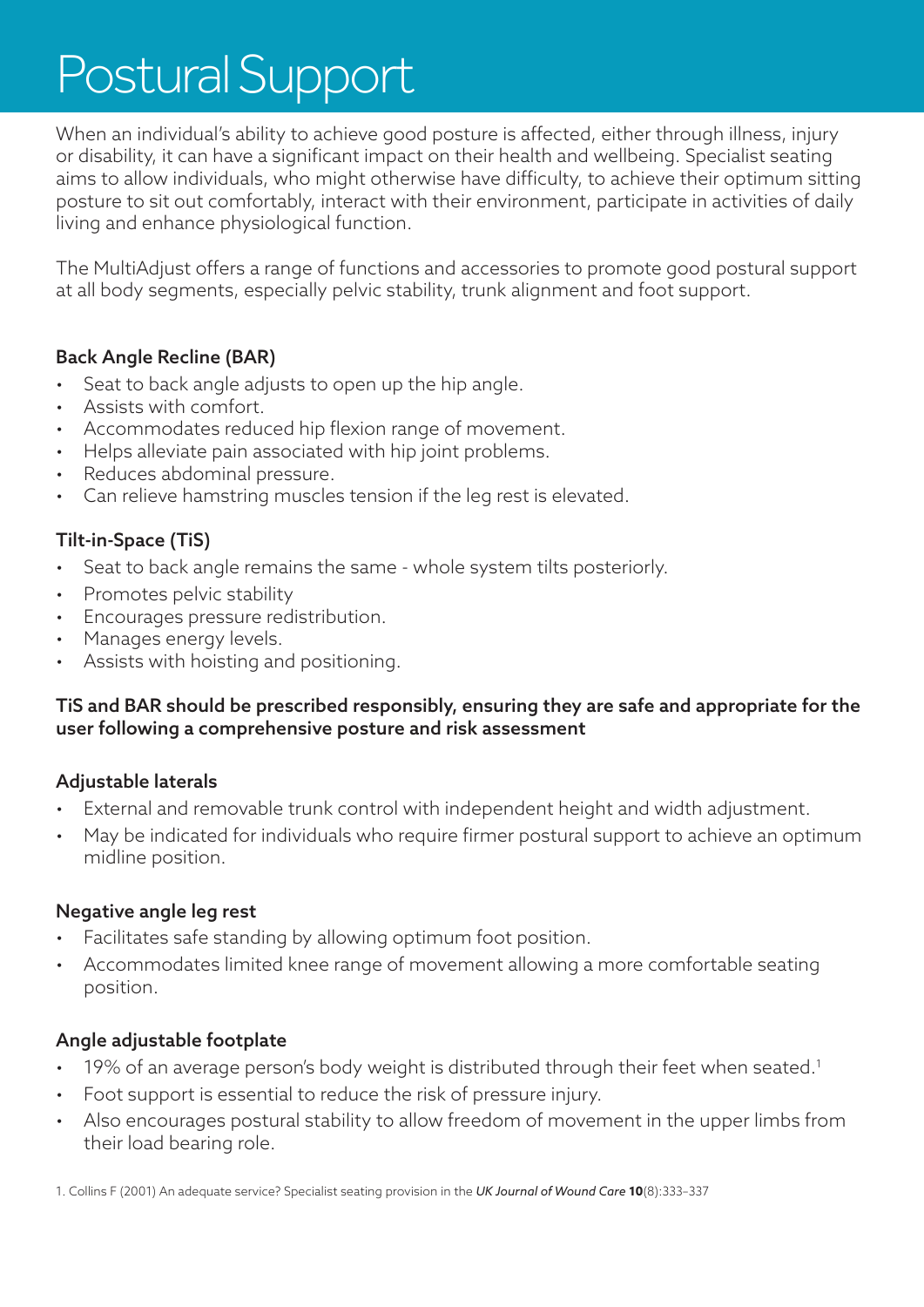## Postural Support

| <b>TYPE</b>                             | <b>ADJUSTMENT RANGE</b>                                                                                                                                                    | <b>MEASUREMENT TAKEN</b><br>/ SELECTION |
|-----------------------------------------|----------------------------------------------------------------------------------------------------------------------------------------------------------------------------|-----------------------------------------|
| <b>Lateral Width</b><br>(If Applicable) | Narrow: 230 mm (9") to 360 mm (14")<br>$(130$ mm range)<br>Regular: 315 mm (12") to 435 mm (17")<br>(120 mm range)<br>Wide: 445 mm (18") to 575 mm (23")<br>(130 mm range) |                                         |
| Lateral Height<br>(If Applicable)       | 320 mm to 520 mm<br>$(200 \text{ mm range})$                                                                                                                               |                                         |
| <b>Back Angle</b><br>Recline            | 95° to 135° (40° range)<br>(Manual & Motorised)                                                                                                                            |                                         |
| X: Tilt in space<br>(T.I.S)             | Factory Setting: 0° to 35° (35° range)<br>(Manual & Motorised)                                                                                                             |                                         |
|                                         | Optional Setting: -5° to 30° (35° range)<br>(Manual & Motorised)"                                                                                                          |                                         |
| Y: Knee angle                           | Factory Setting - 65° to 135° (70° range)<br>(Manual & Motorised)                                                                                                          |                                         |
|                                         | Optional Setting: 80° to 150°<br>(70° range - Manual)                                                                                                                      |                                         |
|                                         | Optional Setting: 80° to 157°<br>(77° range - Motorised)                                                                                                                   |                                         |
| Z: Ankle angle                          | 4 positions - 75° / 90° / 105° / 120°                                                                                                                                      |                                         |
| Adjustment<br><b>Control Option</b>     | Manual / Pro-Control (Legrest&TiS Only) / Fully<br>Motorised                                                                                                               |                                         |

\_\_\_\_\_\_\_\_\_\_\_\_\_\_\_\_\_\_\_\_\_\_\_\_\_\_\_\_\_\_\_\_\_\_\_\_\_\_\_\_\_\_\_\_\_\_\_\_\_\_\_\_\_\_\_

\_\_\_\_\_\_\_\_\_\_\_\_\_\_\_\_\_\_\_\_\_\_\_\_\_\_\_\_\_\_\_\_\_\_\_\_\_\_\_\_\_\_\_\_\_\_\_\_\_\_\_\_\_\_\_

\_\_\_\_\_\_\_\_\_\_\_\_\_\_\_\_\_\_\_\_\_\_\_\_\_\_\_\_\_\_\_\_\_\_\_\_\_\_\_\_\_\_\_\_\_\_\_\_\_\_\_\_\_\_\_

\_\_\_\_\_\_\_\_\_\_\_\_\_\_\_\_\_\_\_\_\_\_\_\_\_\_\_\_\_\_\_\_\_\_\_\_\_\_\_\_\_\_\_\_\_\_\_\_\_\_\_\_\_\_\_

\_\_\_\_\_\_\_\_\_\_\_\_\_\_\_\_\_\_\_\_\_\_\_\_\_\_\_\_\_\_\_\_\_\_\_\_\_\_\_\_\_\_\_\_\_\_\_\_\_\_\_\_\_\_\_

\_\_\_\_\_\_\_\_\_\_\_\_\_\_\_\_\_\_\_\_\_\_\_\_\_\_\_\_\_\_\_\_\_\_\_\_\_\_\_\_\_\_\_\_\_\_\_\_\_\_\_\_\_\_\_

\_\_\_\_\_\_\_\_\_\_\_\_\_\_\_\_\_\_\_\_\_\_\_\_\_\_\_\_\_\_\_\_\_\_\_\_\_\_\_\_\_\_\_\_\_\_\_\_\_\_\_\_\_\_\_

\_\_\_\_\_\_\_\_\_\_\_\_\_\_\_\_\_\_\_\_\_\_\_\_\_\_\_\_\_\_\_\_\_\_\_\_\_\_\_\_\_\_\_\_\_\_\_\_\_\_\_\_\_\_\_

### Any Client Clinical Notes RegardingThe Assessment<br>————————————————————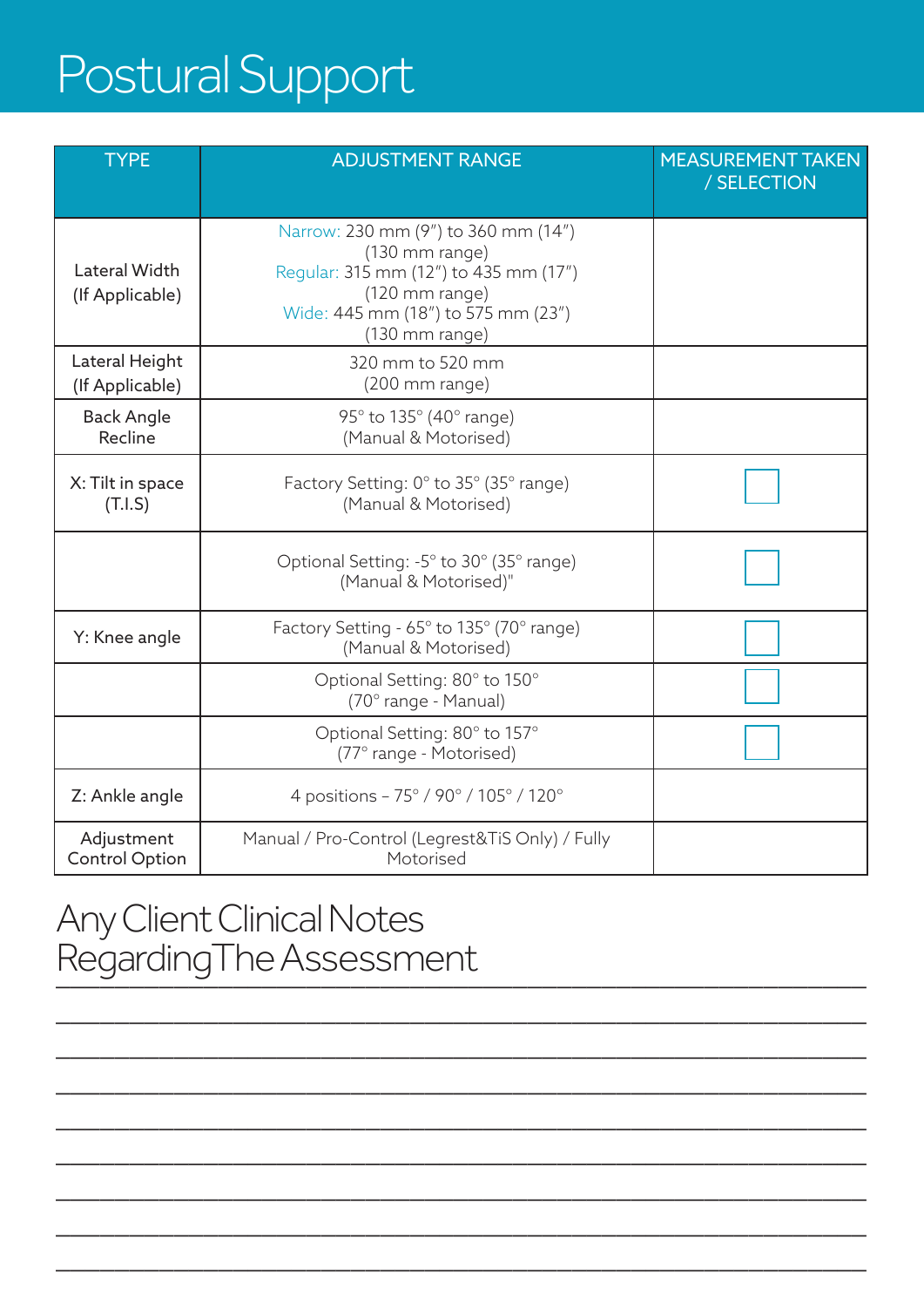## Optional Extras

We have a range of accessories and options below to meet the needs of your client.

| <b>CUSHION TYPE</b>              | <b>DESCRIPTION</b>                                                                                                                                                                                                               | <b>IMAGE</b> | <b>SELECT</b>   |
|----------------------------------|----------------------------------------------------------------------------------------------------------------------------------------------------------------------------------------------------------------------------------|--------------|-----------------|
| <b>Waterfall Back</b>            | Consists of a lumbar and thoracic section<br>Must be selected with a headrest<br>$\bullet$<br>Encourages trunk alignment while<br>managing pressure and comfort                                                                  |              |                 |
| <b>Contoured Back</b>            | Provides gentle lateral feedback and<br>support for the trunk<br>Centralises the posture with contoured<br>pads                                                                                                                  |              |                 |
| Pommel                           | Encourages thigh alignment<br>$\bullet$<br>Assists with maintaining pelvic stability<br>$\bullet$                                                                                                                                |              |                 |
| Lateral Supports                 | External and removable trunk control with<br>independent height and width adjustment<br>May be indicated for individuals who<br>$\bullet$<br>require firmer postural support to achieve<br>an optimum midline position           |              |                 |
| <b>Soft Headrest</b>             | A comfortable rectangular pillow to<br>support the head<br>Available in shallow and deep                                                                                                                                         |              | Shallow<br>Deep |
| <b>Soft Profiled</b><br>Headrest | A contoured pillow to support shoulders,<br>neck and head<br>Encourages head alignment for interaction<br>$\bullet$<br>and optimum physiological function<br>Available in shallow and deep<br>$\bullet$                          |              | Shallow<br>Deep |
| <b>Padded Pelvic</b><br>Belt*    | Intervention for anterior pelvic<br>stabilisation<br>Safety belt when portering clients                                                                                                                                          | II           |                 |
| 4-Point Padded<br>Pelvic Belt*   | Centre pull adjustment and comfort pads<br>$\bullet$<br>to reduce pressure on the front of the<br>pelvis<br>Ssecondary straps that pull down over the<br>thighs at right angles to the seat base to<br>maximise pelvic stability |              |                 |
| Groin Harness*                   | Positioning aid that provides maximum<br>pelvic control<br>Prevents the user from sliding forward in<br>the seat<br>Help stabilise the position of the pelvis<br>$\bullet$                                                       |              |                 |
| <b>Dynamic Chest</b><br>Harness* | Provides anterior support and comfort<br>$\bullet$<br>whilst not restricting active positioning<br>and function.<br>Lower straps have multi-direction buckles<br>that swivel to avoid twisting and provide<br>comfort            |              |                 |
| <b>Tray</b>                      | Assists upper limb support<br>$\bullet$<br>Offers platform for activities<br>$\bullet$                                                                                                                                           |              |                 |
| Detachable<br>Footplate Pad      | To provide greater comfort. Attaches to<br>the footplate.<br>Available in 25mm, 50mm, 75mm and<br>100 <sub>mm</sub>                                                                                                              |              |                 |

\*All belts and harnesses must be prescribed, implemented and monitored responsibly following a comprehensive assessment of posture and risk. Please see Device safety information alert for further information: www.gov.uk/ drug-device-alerts/all-posture-or-safety-belts-fitted-to-supportive-seating-wheelchairs-hoists-and-bathroomequipment-risk-of-serious-injury-or-death